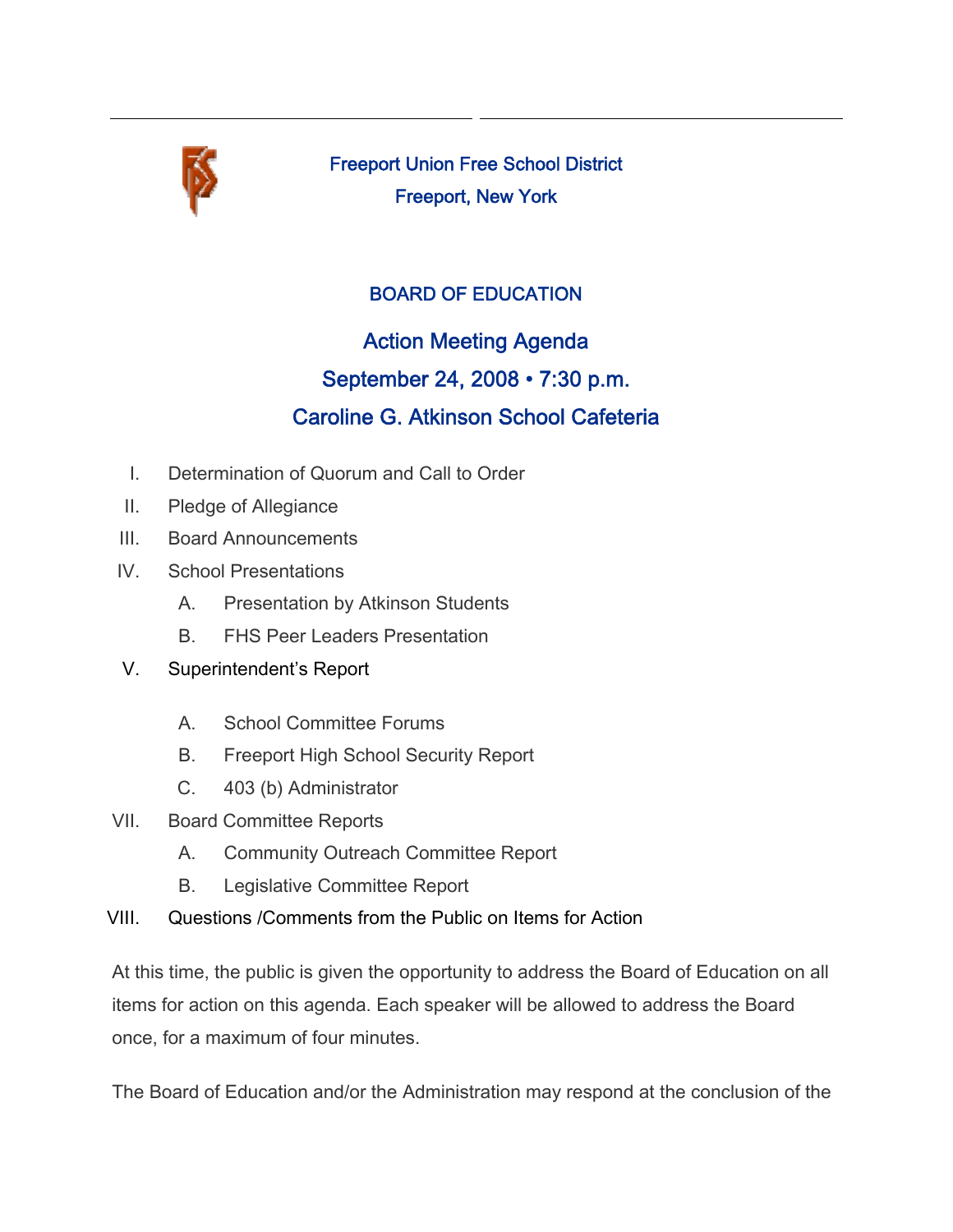question and comment portion of the meeting, or they may respond, in writing, at a later date.

VIII. Items for Action

Consent Agenda

Consent Agenda Items:

BE IT RESOLVED that the Board of Education of the Freeport Union Free School District hereby approves the following items; A; B (I, 2, 3, 4, 5); C (1)).

A. Consent - Approve

Acceptance of the Minutes

July 8, 2008; August 1, 2008; August 6, 2008; August 18, 2008; August 20, 2008; August 22, 2008.

B. Consent - Approve

Personnel Action

- 1. Request for Leave of Absence
- 2. Change of Status
- 3. Termination of Staff
- 4. Resignation of Staff
- 5. Appointment of Staff
- C. Consent Approve

**Education** 

3. Acceptance of the Minutes from the Committees on Special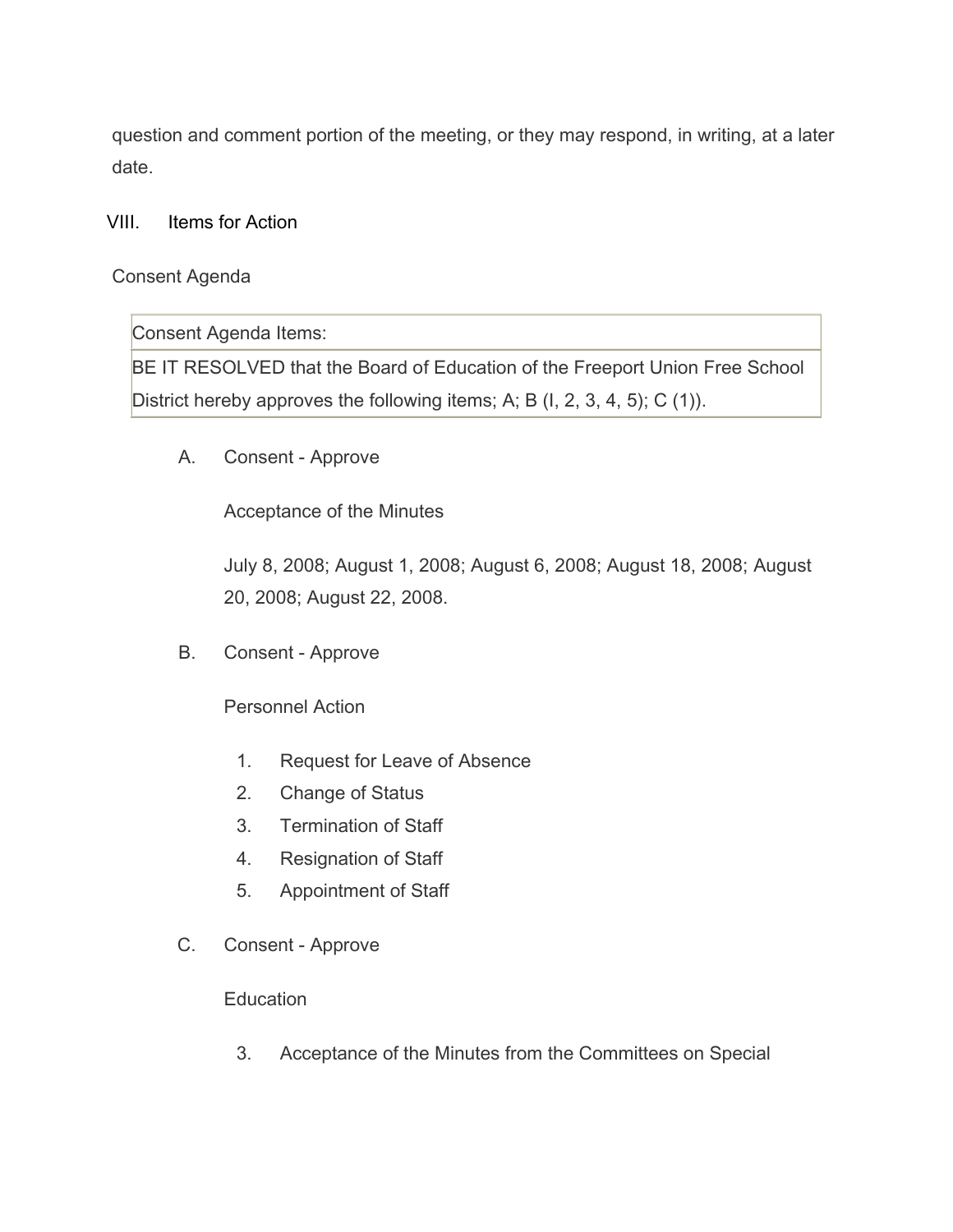Education and Preschool Special Education

July 10, 2008; July 14, 2008; July 24, 2008; July 31, 2008; August 5, 2008; August 7, 2008; August 14, 2008; August 15, 2008; August 19, 2008; August 21, 2008; September 4, 2008; September 5, 2008; September 9, 2008; September 11, 2008; September 12, 2008

D. Other Items for Action

#### Education

- 4. Adoption of the Board of Education Revised Policies
- 5. Resolutions and Amendment to By-Laws
- 6. Resolution to Nominate a Delegate

#### **Finance**

- 7. Budget Transfer September 2008/2009
- 8. Authorization to Sign an Agreement for a Third Party Administrator of the 403(b) Plan
- 9. Resolution to Dispose of Books
- 10.Resolution to Designate an Individual to Receive, Collect and Review Certified Payrolls for Capital Projects
- 11.Acceptance of a Gift
- 12.Approval of Mechanical Renovation Change Orders for New Visions School
- E. Other Reports to the Board
	- 1. Calendar of Events Sept 24, 2008 through Oct 29, 2008
	- 2. Treasurer's Report July, 2008
	- 3. Atkinson Bookstore Account Report August, 2008